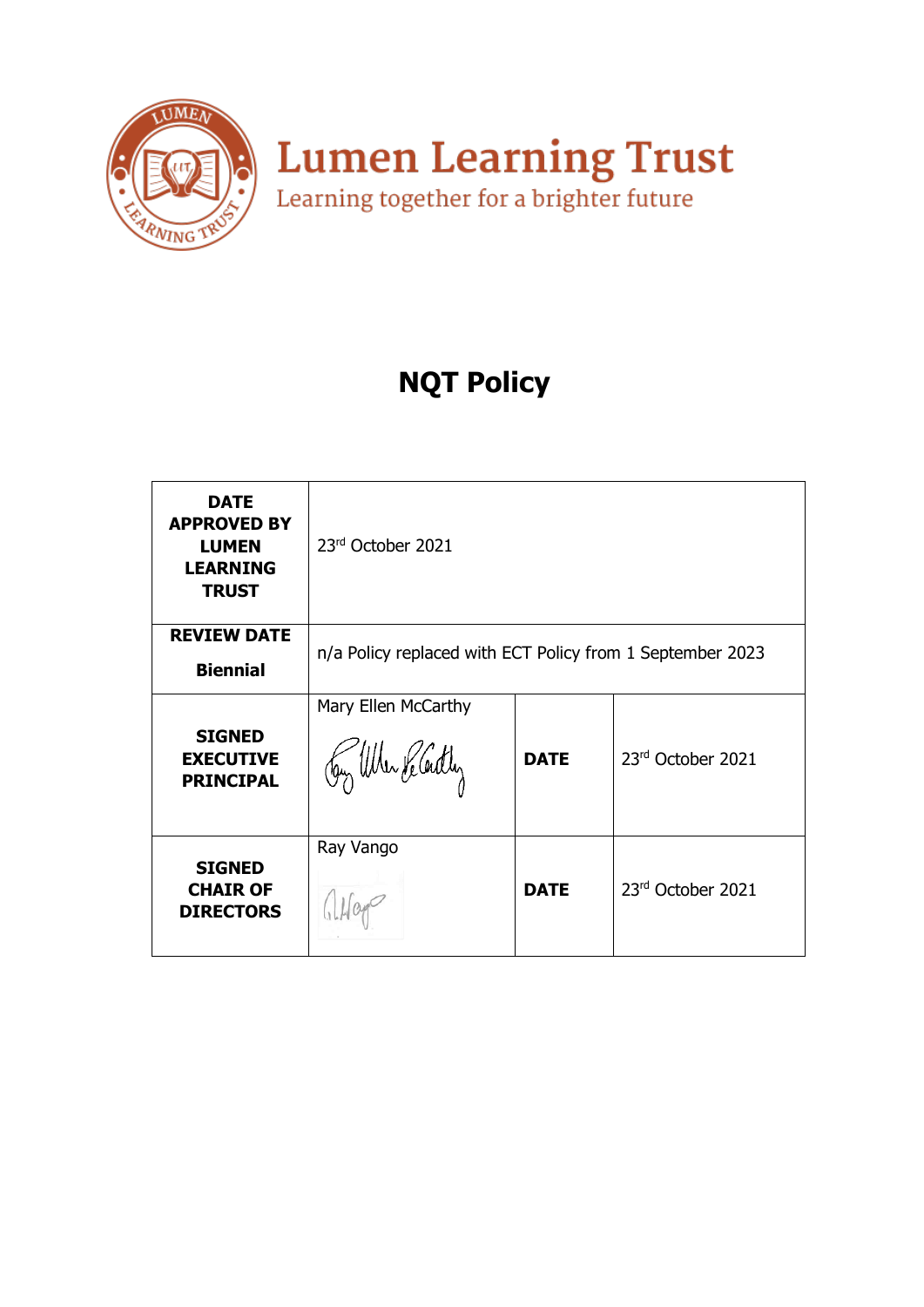# **Our Vision**

Lumen Learning Trust puts the children's needs at the heart of its provision. Our whole school community is committed to enabling the children to become successful lifelong learners and happy, fulfilled adults who can make positive choices about their future.

### **Introduction**

This policy should be read in conjunction with the DfE Statutory Guidance: Induction for newly qualified teachers (NQTs), updated 1<sup>st</sup> April 2018. This is statutory guidance from the Department for Education for those involved in managing statutory induction arrangements. The guidance covers those settings which are both required to or choose to offer induction to their newly qualified teachers. This guidance updates and replaces the statutory guidance which accompanied the Education (Induction Arrangements for School Teachers) (England) Regulations 2012. The guidance refers to Sections 135A, 135B and 141C(1)(b), of the Education Act 2002 and associated Education (Induction Arrangements for School Teachers) (England) Regulations 2012.

All qualified teachers who are employed in a relevant school in England must, by law, have completed an induction period satisfactorily. Statutory induction is not a legal requirement to teach in FE or the independent sector, academies, free schools and BSOs, but may be served in these settings.

All Lumen teaching staff are required to complete an induction period as detailed in their contract of employment.

### **Principles**

Embarking on a career in teaching is fulfilling, demanding and of considerable significance in the professional development of the new teacher. Lumen take our responsibilities very seriously and are very mindful of the privilege and significance of induction.

The induction process ensures that appropriate guidance, support and continued professional development opportunities are offered. These include the development of both subject and pedagogical knowledge, skills and understanding, which will be further developed through a range of opportunities.

We are ambitious to work with our NQTs to release their potential and to support their ambitions to be highly effective teachers that enjoy their profession. To this end many professional discussions and dialogues will take place to develop and inform their practice. Observations, reviews and assessment meetings are included through a structured but flexible individual programme.

It is vital new teachers get a good start to their teaching careers through appropriate transitional support. Our Trust induction process will enable an NQT to form a secure foundation on which to build a successful teaching career and enable them to take a pride in and have a confidence to fulfil their professional duties.

Our Lumen induction programme aims to:

- 1. ensure that newly qualified staff appointed to the school feel welcomed and valued;
- 2. support newly qualified staff so that they are able to settle into the School as quickly and as happily as possible and are therefore able to apply their talents and expertise for the greater good of the school and to teach effectively;
- 3. provide opportunities to allow NQTs to develop professionally in accordance with their personal ambitions;
- 4. inform an NQT's pay progression.

#### **Purposes**

Our induction process has been designed to make a significant contribution to both the professional and personal development of NQTs. The purposes of induction include:

- to provide programmes appropriate to the individual needs of the NQTs;
- to provide appropriate counselling and support through the role of an NQT Mentor;
- to provide NQTs with varied examples of good practice;
- to help NQTs form good relationships with all members of the school community;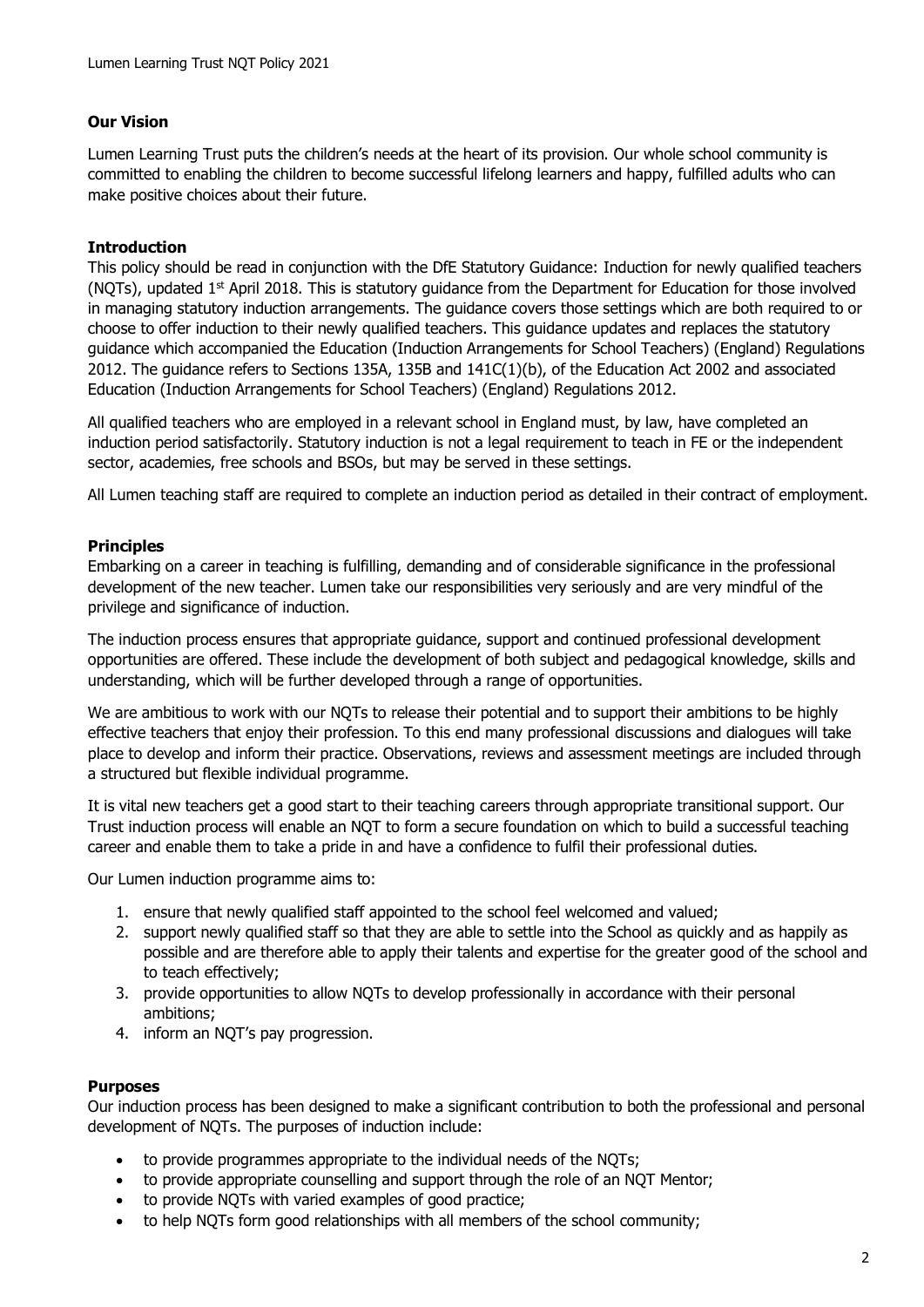- to help NQTs become aware of the school's role in the local community;
- to encourage reflection on their own and observed practice;
- to provide opportunities to recognise and celebrate good practice;
- to provide opportunities to identify areas for development;
- to help NOTs to develop an overview of a teacher's roles and responsibilities;
- to provide a foundation for longer-term professional development;
- to help NQTs perform satisfactorily against the current Teachers' Standards.

This policy reflects a structured whole Trust approach to teacher induction and recognises that the quality and commitment of the people who supervise the induction is a crucial factor in its continued success.

### **Roles and Responsibilities**

A number of key staff in the Trust are responsible in ensuring our induction programme is delivered.

### Governing Body

Each local governing body will be fully aware of the contents of the DfE Statutory Guidance on Induction for NQTs (England) which sets out a school's responsibility to provide the necessary monitoring, support and assessments for NQTs.

The governing body:

- should ensure compliance with this guidance;
- should be satisfied that the institution has the capacity to support the NQT;
- should ensure that the Headteacher is fulfilling his/her responsibility to meet the requirements of a suitable post for induction;
- must investigate concerns raised by an individual NQT as part of the school's agreed grievance procedures;
- can seek guidance from the Appropriate Body (NQT provider) on the quality of the school's induction arrangements and the roles and responsibilities of staff involved in the process;
- can request general reports on the progress of an NQT.

#### **Headteacher**

A local Headteacher plays an important part in the process of inducting new colleagues to the profession. While responsibility for the implementation of the induction programme has been delegated to an NQT Mentor, the Headteacher will also observe each NQT as required, but at least once a term.

Statutory responsibilities are:

- Selecting an NQT Mentor and ensuring they are registered with an Appropriate Body (NQT provider);
- Registering the NQT with an Appropriate Body;
- Ensuring an appropriate Lumen induction programme and support is organised
- Informing the Appropriate Body as to whether or not an NQT has performed satisfactorily against the Teachers' Standards for the completion of induction.

While the Headteacher may not delegate these responsibilities, many of the associated tasks will be carried out by a Lumen NQT Induction/Professional Tutor, Lumen NQT Mentor or other suitably experienced colleagues.

In addition to the statutory requirements the Headteacher will:

- Observe and (if necessary) give written warnings to an NQT at risk of failing to perform satisfactorily against the Teachers' Standards whilst informing the Appropriate Body immediately;
- Keep the governing body informed about NQT induction arrangements and the results of formal assessment meetings.

There may also be circumstances where the Headteacher should:

• obtain interim assessments from the NQT's previous post (where applicable);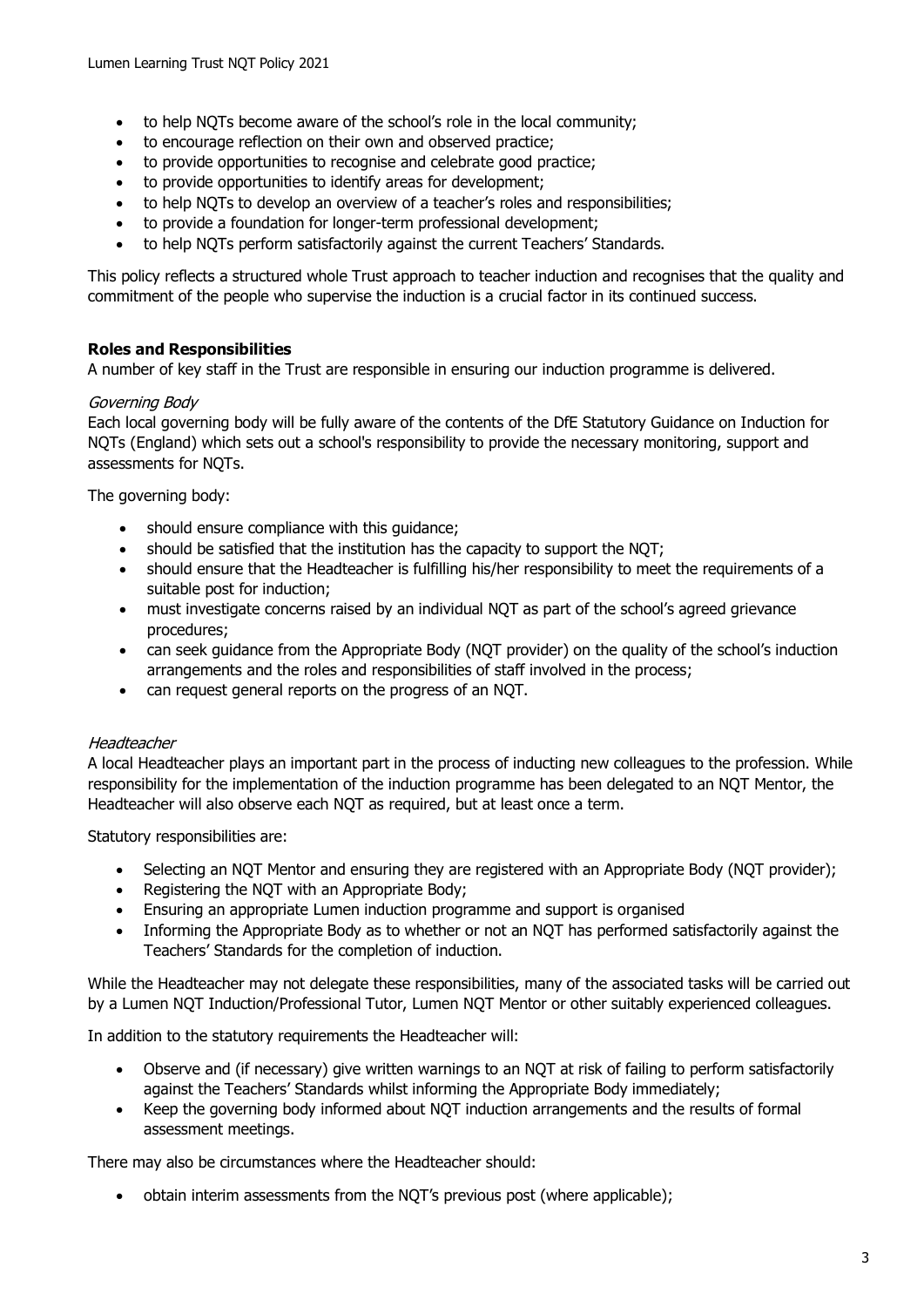- act early, alerting the Appropriate Body when necessary, in cases where an NQT may be at risk of not completing induction satisfactorily;
- ensure third-party observation of an NQT who may be at risk of not performing satisfactorily against the relevant standards;
- notify the Appropriate Body as soon as absences total 30 days or more;
- advise and agree with the Appropriate Body in exceptional cases where it may be appropriate to reduce the length of the induction period or deem that it has been satisfactorily completed;
- provide interim assessment reports for staff moving in between formal assessment periods;
- notify the Appropriate Body when an NQT serving induction leaves the school;
- take prompt, appropriate action if an NOT appears to be having difficulties.

# Appropriate Body

The Appropriate Body should on a regular basis consult with Headteachers on the nature and extent of the quality assurance procedures it operates, or wishes to introduce. Institutions are required to work with the Appropriate Body to enable it to discharge its responsibilities effectively.

The Appropriate Body has the main quality assurance role within the induction process. Through quality assurance the Appropriate Body should assure itself that:

- Headteachers (and governing bodies where appropriate) are aware of, and are capable of meeting their responsibilities for monitoring support and assessment. This includes ensuring that an NQT receives a personalised induction programme, designated tutor support and the reduced timetable;
- the monitoring, support, assessment and guidance procedures in place are fair and appropriate;
- Headteachers (and governing bodies where appropriate) are meeting their responsibilities in respect of providing a suitable post for induction;
- where an NQT may be experiencing difficulties action is taken to address areas of performance that require further development and support;
- where an institution is not fulfilling its responsibilities, contact is made with the institution to raise its concerns;
- induction tutors are trained and supported including being given sufficient time to carry out the role effectively;
- Headteachers are consulted on the nature and extent of the quality assurance procedures it operates, or wishes to introduce;
- the Headteacher has verified that the award of OTS has been made:
- the school is providing a reduced timetable in addition to PPA time;
- the NQT is provided with a named contact(s) within the Appropriate Body with whom to raise concerns;
- NQTs' records and assessment reports are maintained;
- agreement is reached with the Headteacher and the NQT to determine where a reduced induction period may be appropriate or is deemed to be satisfactorily completed;
- a final decision is made on whether the NQT's performance against the relevant standards is satisfactory or an extension is required and the relevant parties are notified;
- provide the Teaching Agency with details of NQTs who have started; completed (satisfactorily or not); require an extension; or left school partway through an induction period.

The Appropriate Body should also (as local capacity, resources and agreements allow):

- respond to requests from schools and colleges for guidance, support and assistance with NQTs' induction programmes;
- respond to requests for assistance and advice with training for induction tutors.

# Lumen NQT Induction/Professional Tutor & Lumen NQT Mentor

The principal requirement for the NQT Induction/Professional Tutor is to be responsible for the overall management of initiating NQTs into the teaching profession and into the Trust's systems and structures. It entails not only a coordination role but also keeping records of activities and monitoring the quality of provision. The Lumen NQT Induction/Professional Tutor may be supported by a class-based Lumen NQT Mentor to support day to day NQT requirements.

The Lumen NQT Induction/Professional Tutor/Lumen NQT Mentor should: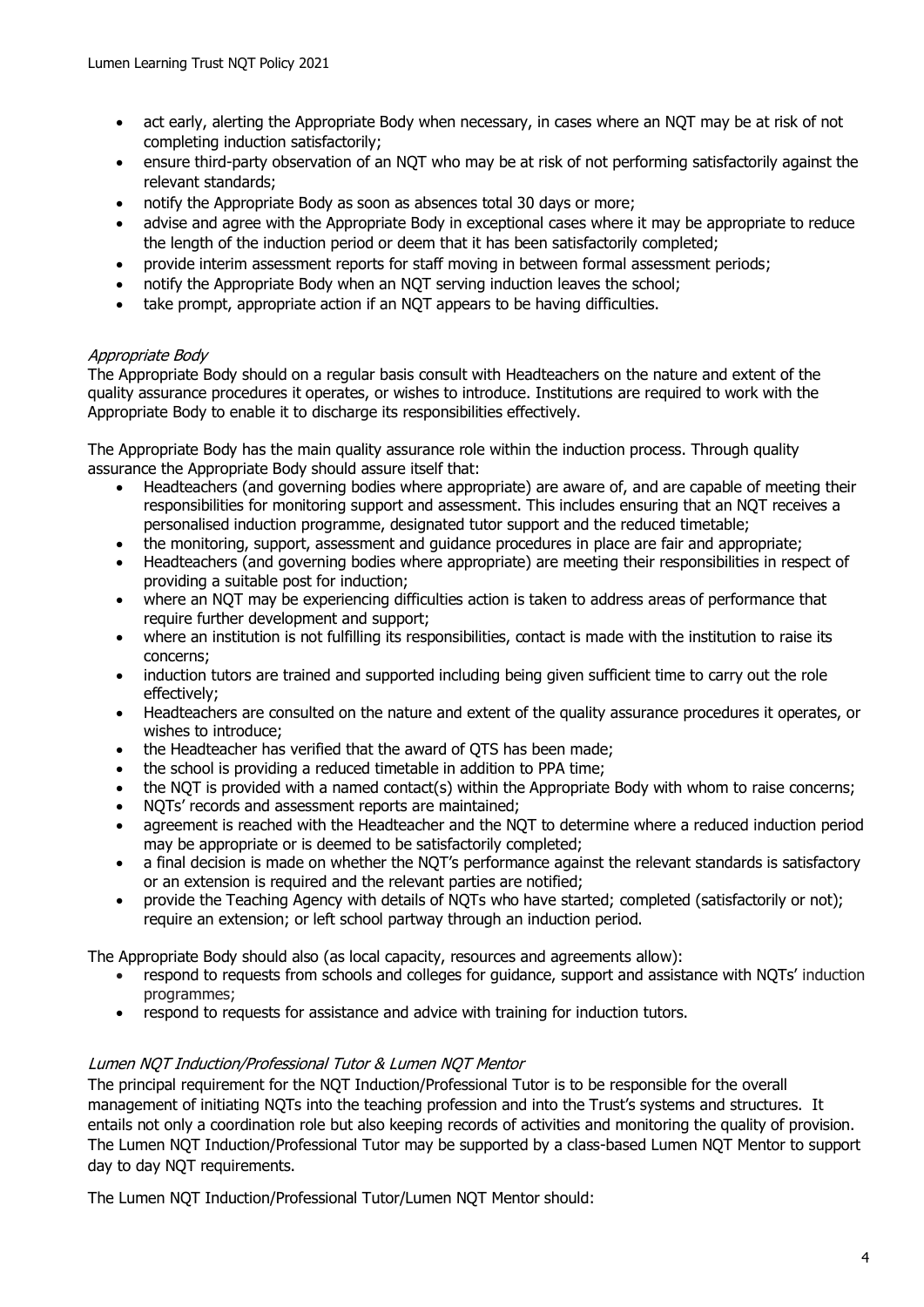- provide, or co-ordinate, guidance and effective support including coaching and mentoring for the NQT's professional development (with the Appropriate Body where necessary);
- carry out regular progress reviews throughout the induction period;
- undertake three formal assessment meetings during the total induction period co-ordinating input from other colleagues as appropriate (normally three termly, or pro rata for part-time staff);
- alongside Lumen Induction/Professional Tutor, the Lumen NQT Mentor records next steps, areas of development and judgements and invites NQTs to add their comments;
- ensure that the NQT's teaching is observed and feedback provided;
- ensure NQTs are aware of how, both within and outside the institution, they can raise any concerns about their induction programme or their personal progress.

# The NQT

It is the responsibility of the NQT to:

- provide evidence that they have QTS and are eligible to start induction;
- meet with their Lumen NQT Induction/Professional Tutor and Lumen NQT Mentor to discuss and agree priorities for their induction programme and keep these under review;
- agree with their Lumen NQT Mentor how best to use their reduced timetable allowance;
- provide evidence of their progress against the relevant standards;
- participate fully in the agreed monitoring and development programme;
- raise any concerns with their Lumen NQT Mentor as soon as practicable;
- consult their Appropriate Body named contact at an early stage if there are or may be difficulties in resolving issues with their Lumen NQT Mentor/within the school;
- keep track of and participate effectively in scheduled classroom observations, progress reviews and formal assessment meetings;
- agree with their Lumen NQT Induction/Professional Tutor and/or Lumen NQT Mentor the start and end dates of the induction period/part periods and the dates of any absences from work during any period/part period;
- retain copies of all assessment forms.

# **Expectations**

The Trust will expect NQTs to behave as professionals and to treat information, discussions and negotiations in strict confidence when appropriate. Lessons, assessments, evaluations and reports should be prepared thoroughly and in accordance with course guidance and school policies.

NQTs are invited to become involved in the local school as well as Trust community whilst recognising and respecting that each school is different.

We value the opportunity to work with NQTs as an essential feature of our own professionalism and the school's commitment to best practice and continuous improvement.

Lumen Learning Trust expects all teaching staff, NQT or otherwise to:

- uphold public trust in the profession and maintain high standards of ethics and behaviour, within and outside school;
- have proper and professional regard for the ethos, policies and practices of the school in which they teach, and maintain high standards in their own attendance and punctuality;
- have an understanding of, and always act within, the statutory frameworks which set out their professional duties and responsibilities.

# **The Standards Framework**

In order to gain Qualified Teacher Status, trainees must meet the Standards set out in Qualifying to Teach, Professional Standards for Qualified Teacher Status and Requirements for Initial Training.

These are a detailed set of requirements that are demonstrated in our school environment.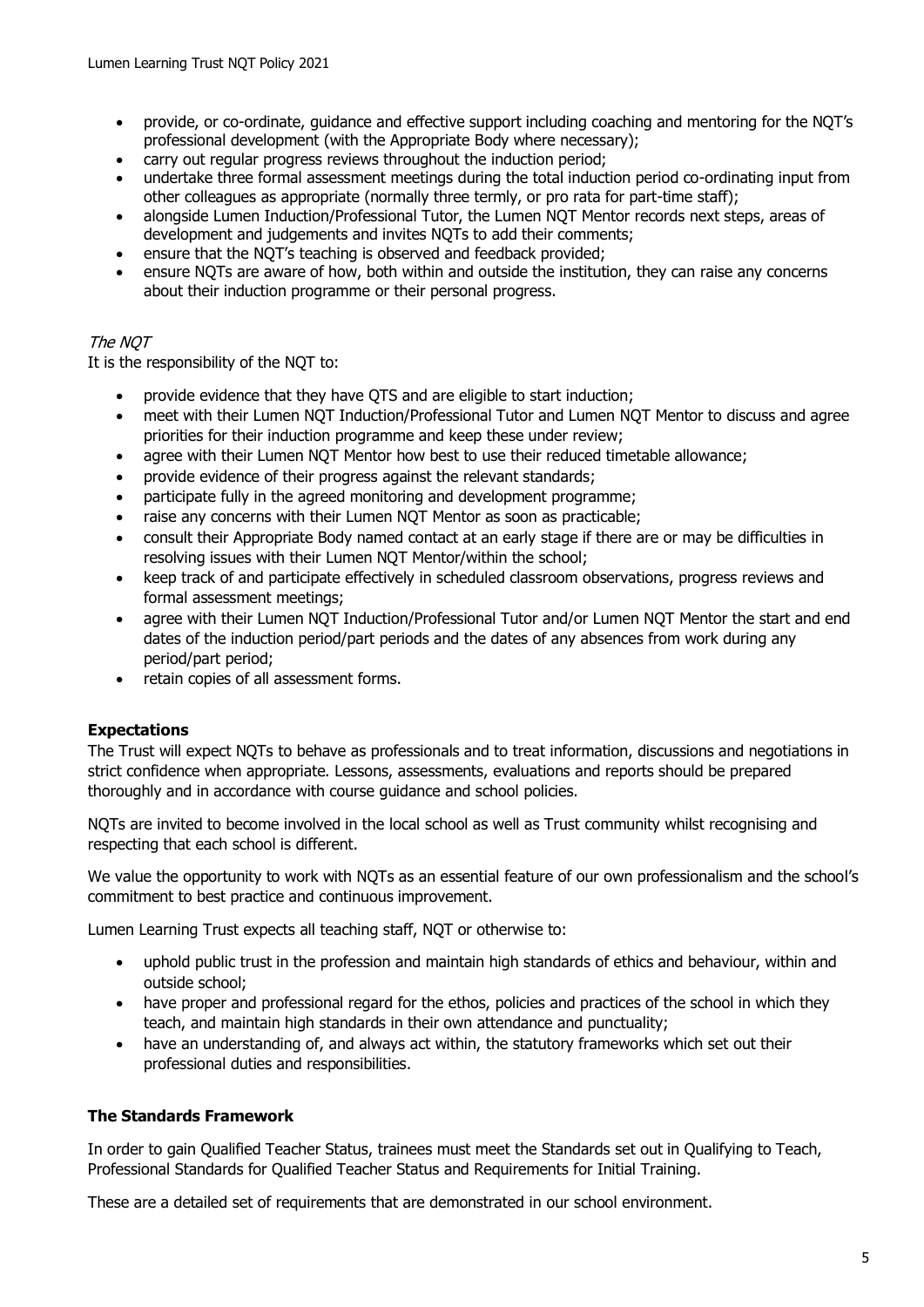The Standards are organised in two inter-related sections, which describe the criteria for the award

- 1. Part One Teaching (8 Standards)
- 2. Part Two Personal and Professional Conduct

During the Induction year, NQTs will build on these standards and work towards induction standards.

The Teachers' Standards will be used to assess an NQT's performance at the end of their induction period. The decision about whether an NQT's performance against the relevant standards is satisfactory upon completion of induction should take into account the NQT's work context and must be made on the basis of what can be reasonably expected of an NQT by the end of their induction period within the framework set out by the standards. Judgements should reflect the expectation that NQTs have effectively consolidated their initial teacher training (ITT) and demonstrated their ability to meet the relevant standards consistently over a sustained period in their practice.

### **Teaching**

NQTs will continue to develop their skills and demonstrate increasing responsibility and professional competence in their teaching and when working with adults, including parents.

Specifically, NQTs need to:

- plan effectively to meet the needs of children in their classes with special educational needs and in consultation with the Inclusion Leader contribute to the preparation, implementation, monitoring and review of Provision Maps;
- liaise effectively with parents or carers on pupils' progress and achievements;
- work effectively as part of a team;
- secure a standard of behaviour that enables pupils to learn and act to pre-empt and deal with inappropriate behaviour in the context of the behaviour policy of the school;
- apply school policies.

#### **Entitlement**

Our induction programme ensures that new teachers are provided with the support and monitoring to help them fulfil their professional duties and meet the requirements for satisfactory completion of induction. It builds on their knowledge, skills and achievements in relation to the Teachers' Standards for the award for qualified teacher status (QTS).

The key aspects of the induction programme for NQTs are as follows:

- access to an induction programme that will commence upon appointment and be formally reviewed on a termly basis;
- help and quidance from a Lumen NOT Mentor who is adequately prepared for the role and will coordinate the induction programme;
- regular meetings with the Lumen NQT Mentor and other key staff as appropriate;
- time and regular opportunities to meet with other NQTs and teachers who have recently completed their induction programme;
- observe experienced colleagues teaching;
- a reduction of 10% of the average teacher's workload. This time is used for participating in the Trust induction programme and is in addition to the statutory 10% non-contact time already allocated to teachers;
- have teaching observed by experience colleagues on a regular basis;
- to receive prompt written as well as oral feedback on the teaching observed and to receive advice with regard to development and target setting;
- opportunities for further professional development based on agreed targets;
- confronting of any areas of practice or behaviour that may prevent the NQT meeting the Teachers' Standards in a timely, honest and professional manner;
- attend meetings of NQTs arranged by the Trust and individual schools, network cluster or external provider;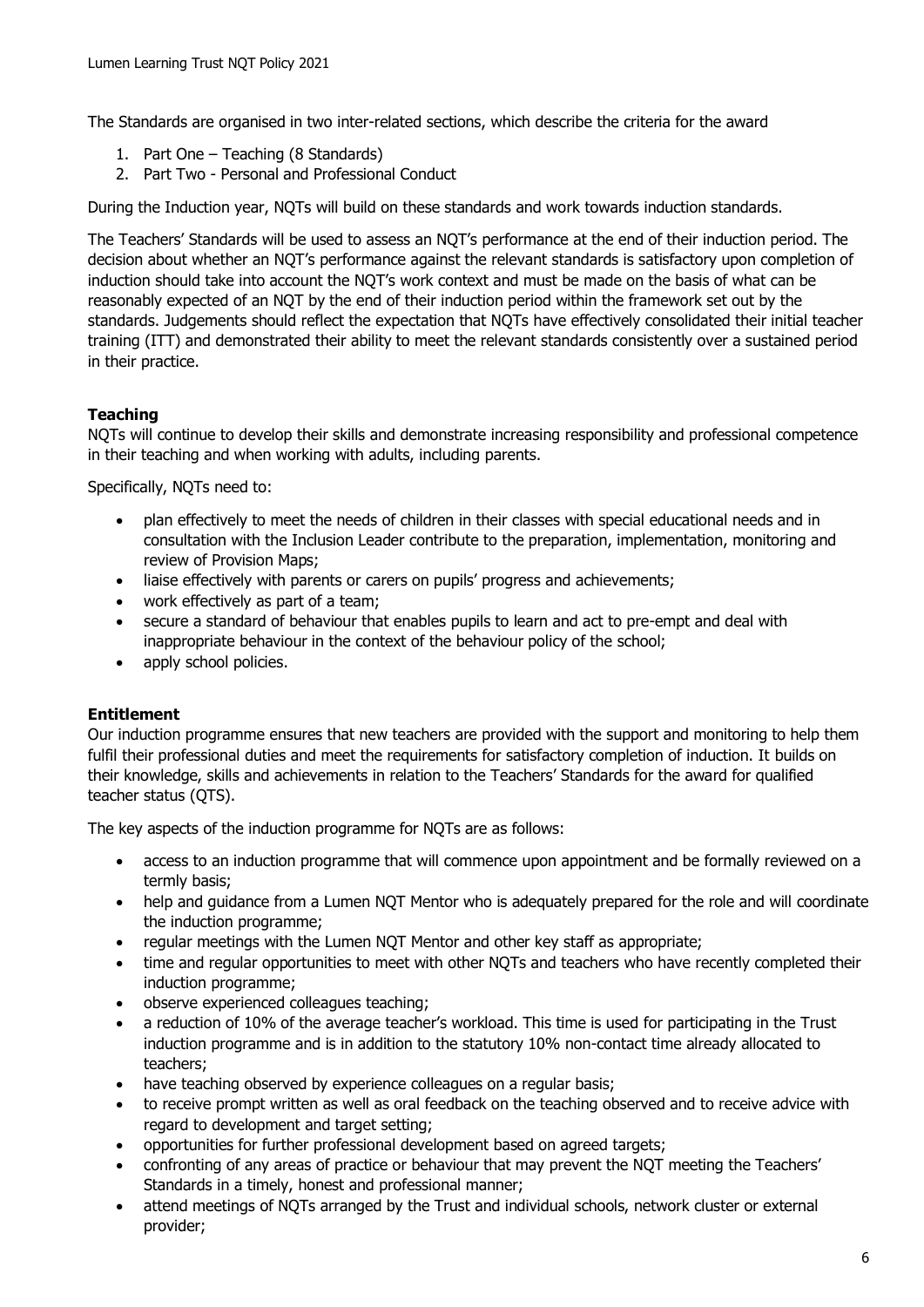• detailed success criteria for any areas identified as making an NQT at risk of not meeting the Standards.

## **Key features and delivery of the induction programme:**

Generic induction programme to include information on:

- Procedures for staff absence, leaving cover work and carrying out cover
- Duties and school meal arrangements
- Signing in and out for free periods
- School evacuation procedures
- Meeting support staff
- Medical details
- Medical room
- Health and Safety including E-safety
- Learning support details
- Discipline review of procedures and positive behaviour management
- Safeguarding procedures
- Assessment and exams

In addition training sessions will include:

- Common Standards and Professionalism
- Teaching and Learning in literacy and numeracy
- Inclusion
- Communicating with parents
- Dealing with stress/workload
- Pastoral provision
- Planning and assessment
- Appraisal process
- Time management
- Subject leadership
- Career aspirations

The Lumen NQT Mentor, overseen by the Lumen NQT Induction/Professional Tutor will be responsible for:

- Personal timetable including the implementation of teaching timetables and fulfilment of teaching/non-contact time
- Providing an up to date student handbook
- **Teaching**
- Monitoring day-to-day progress
- Mid and End of Term Review meetings and reports
- Arranging peer lesson observations for NQT
- School resources: stationery, textbooks, IT, audio-visual equipment
- Classroom behaviour, control and sanctions
- Teaching and Learning policy
- Marking policy
- Assessment policy, record and mark books
- Homework policy and handing in arrangements
- Subject Reviewing with parents
- Planning expectations and schemes of work
- School policy on discipline; code of conduct; positive behaviour management, reward systems and safeguarding
- Target setting and action planning where appropriate
- Communication with parents
- Discussion of individual pupils in the form
- Student planners
- School uniform